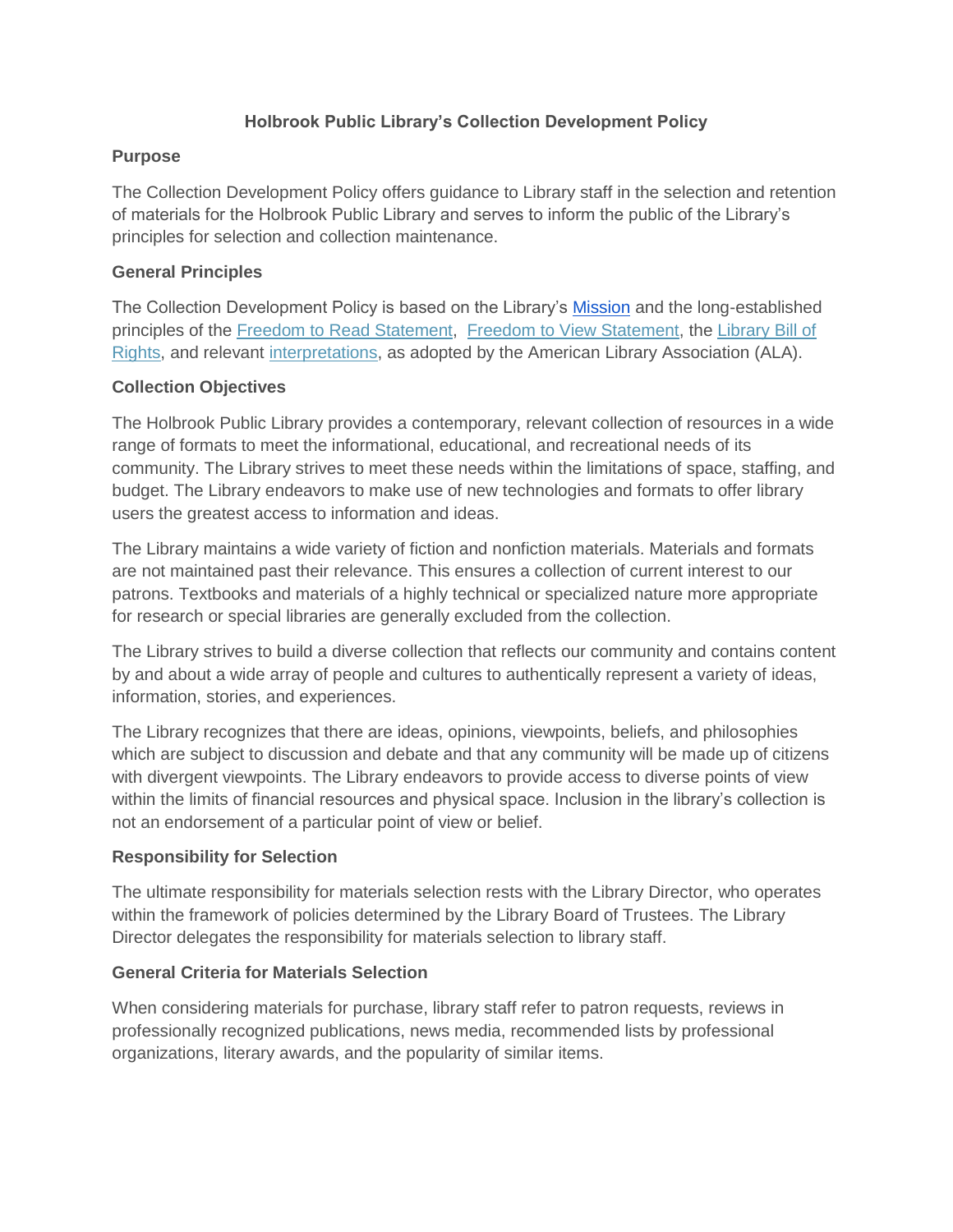Certain factors influence the selection of materials for the library's collection. All acquisitions, whether purchased or donated, will be reviewed in terms of the following standards:

-Community needs and interests

-The importance of the subject matter to the collection

-Authoritativeness

-Availability of the material in the Old Colony Library Network (OCLN) consortium

-Price and availability

-Timeliness or permanence of the material

-Favorable reviews in professionally recognized publications

### **Elements of the Holbrook Public Library Collection**

#### **Adult Nonfiction**

Adult nonfiction is selected on the basis of permanent or timely value to the community and collection, accuracy of information, authoritativeness, clear presentation and readability, and social significance.

#### **Adult Fiction**

A range of genres and literary styles, anticipated popular demand, local interest or appeal, and patron requests to purchase are the main criteria for selection of adult fiction.

#### **Teen**

Materials in the teen collection are published for and marketed towards middle schoolers and/or high schoolers (grades 6-12, or ages 12-18). The teen collection includes fiction and popular non-fiction. Materials are selected based on anticipated popularity, patron requests, reviews, award lists, and representation within the collection.

#### **Children's**

The collection serves the needs of young people from birth to middle school and includes materials specifically designed to help children develop a love of reading, learn to read proficiently, and complete school assignments. Selections are based on professional resources and the requests of parents, children, and teachers. The durability and cost of specific formats are also taken into consideration.

#### **Periodicals**

Periodicals are selected on the basis of subject coverage, usefulness, interest, and readability. The objective is to maintain a broad collection of popular periodicals for the general reader.

#### **Media**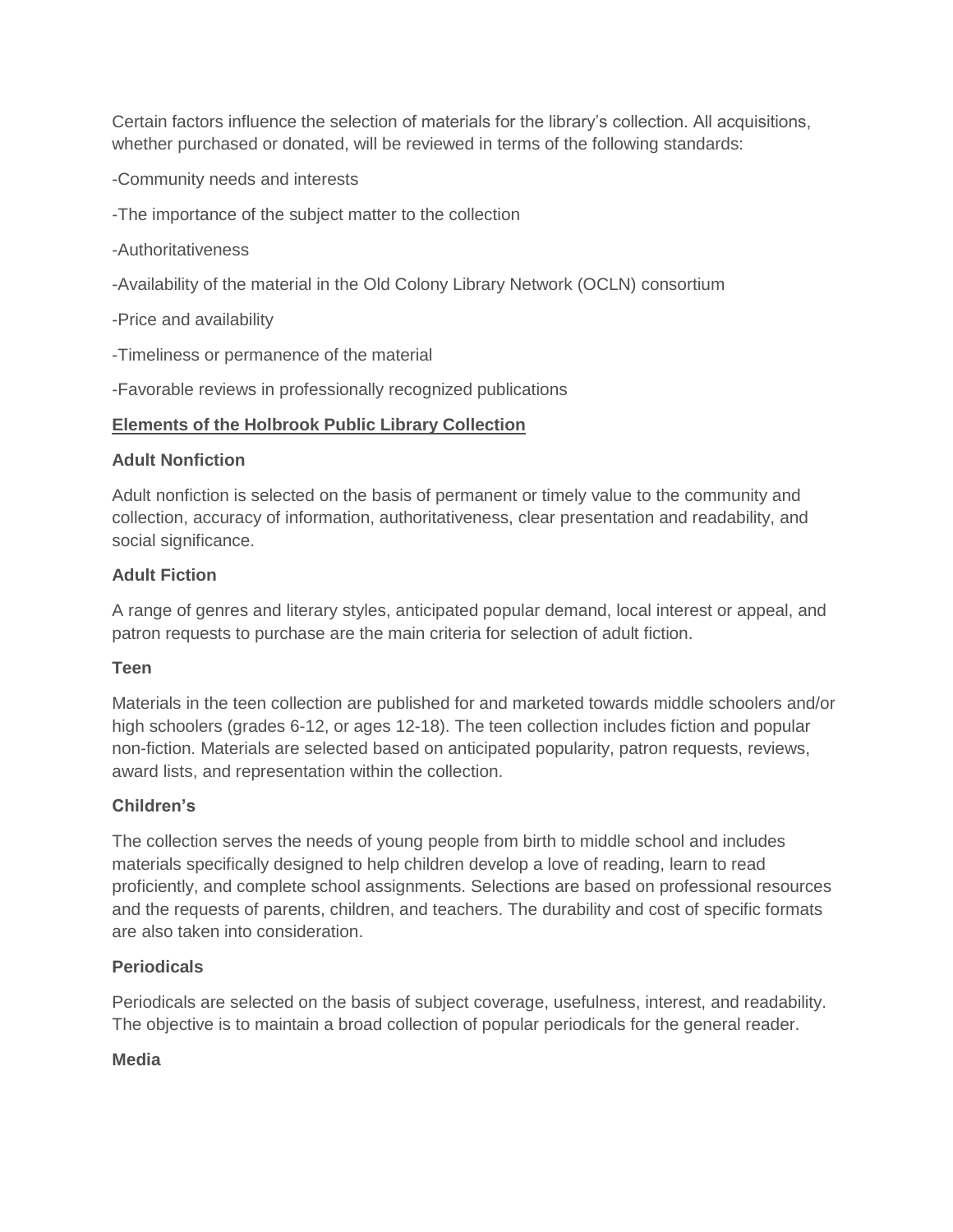The selection of media, such as DVDs, blu-rays, music CDs, audiobooks, video games, and other formats, will follow the same general criteria as that of print materials.

# **Digital Collections**

The Holbrook Public Library offers access to subscription databases and digital collections. The selection of digital collections will follow the same general criteria as that of our physical collections. The library also provides access to digital collections that are offered through the Old Colony Library Network and through the Massachusetts Board of Library Commissioners.

# **Collection Maintenance**

Collection maintenance or "weeding" is part of the continuous evaluation of the library collection by the professional library staff. In order to maintain a collection that is up to date, reliable, in good condition, and relates to the needs and interests of the patrons of the Holbrook Public Library, materials are reviewed on an ongoing basis. Materials are withdrawn when they are deemed to be outdated, inaccurate, seldom used, or in poor condition.

# **Replacement of Materials**

The library does not automatically replace items that are withdrawn from circulation due to loss, damage, or wear. Decisions will be made based on the following criteria:

- Demand for the specific material
- Number of copies held at the library and in the OSL consortium
- Availability of more up-to-date materials on the subject
- Funding

# **Gifts and donations**

Gifts/donated materials will be added to the library collection using the same criteria used for purchasing materials. All donations become the property of the library and cannot be returned. Gifts/donated material may be added to the library collection, sold for the benefit of the library, or disposed of in a manner appropriate to their condition and usefulness.

# **Local authors, self-published authors, unsolicited materials**

Materials submitted by local authors, self-published authors, and unsolicited materials from publishers will be considered for inclusion in the library collection using the General Criteria for Materials Selection.

# **Censorship and Reconsideration of Library Materials**

The choice of library materials by patrons is an individual matter. The library recognizes that some materials may be controversial or offensive to an individual, but maintains that individuals can apply their values only to themselves. The selection of library materials is predicated on the customer's right of access to information and freedom from censorship. Selections will not be made on the basis of anticipated approval or disapproval, but on the merits of the material itself.